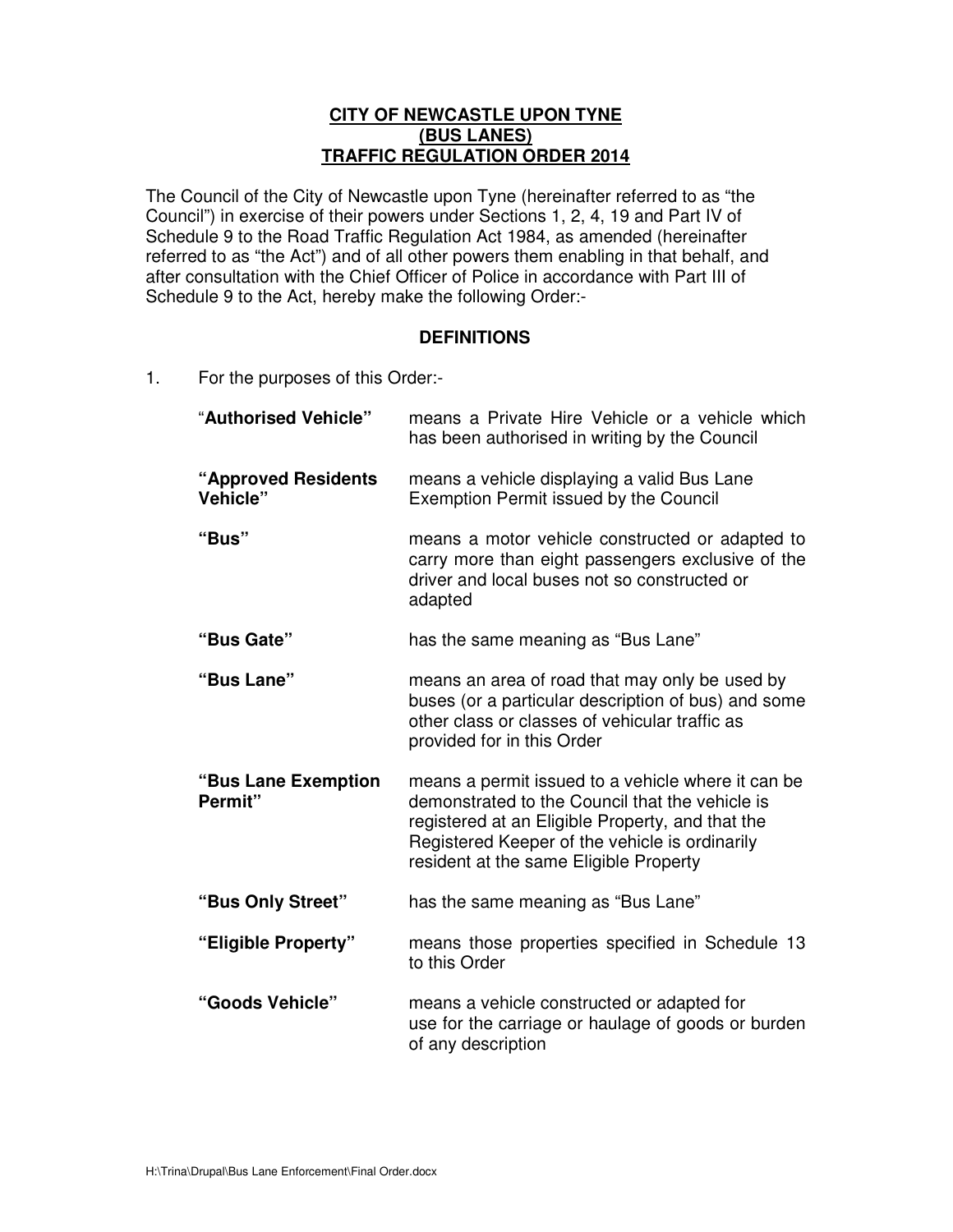| "Local Bus"                     | means a Public Service Vehicle used in the<br>provision of a Local Service not being an excursion<br>or tour                                                                                                                                                                     |
|---------------------------------|----------------------------------------------------------------------------------------------------------------------------------------------------------------------------------------------------------------------------------------------------------------------------------|
| "Local Service"                 | has the same meaning given in section 2 of the<br><b>Transport Act 1985</b>                                                                                                                                                                                                      |
| "Motor Cycle"                   | has the same meaning as in Section 136 of the<br>Act save that the reference to a maximum unladen<br>weight shall not apply for the purposes of this<br>Order                                                                                                                    |
| "Pedal Cycle"                   | means a unicycle, bicycle, tricycle or cycle having<br>four or more wheels, not being in any case<br>mechanically propelled unless it is an electrically<br>assisted pedal cycle of such class as is to be<br>treated as not being a motor vehicle for the<br>purpose of the Act |
| "Private Hire"<br>Vehicle"      | has the same meaning as in Section 80 of the<br>Local Government (Miscellaneous Provisions) Act<br>1976                                                                                                                                                                          |
| "Public Service<br>Vehicle"     | has the same meaning given in section 1 of the<br>Public Passenger Vehicles Act 1981                                                                                                                                                                                             |
| "Taxi"                          | has the same meaning as in Section 37 of the<br>Town Police Clauses Act 1847 (for the avoidance<br>of doubt this does not include a Private Hire<br>Vehicle)                                                                                                                     |
| "Universal Service<br>Provider" | has the same meaning as in the Postal Services<br>Act 2000                                                                                                                                                                                                                       |

# **PROHIBITIONS**

# **Bus Lanes**

- $2.$  Pedal Cycle or Authorised Vehicle must not be in a Bus Lane specified in columns 1 and 2 of Schedule 1 to this Order between the hours of 7.00am Save as provided in Article 14 a vehicle other than a Bus, Taxi, Motor Cycle, and 7.00pm every day.
- 3. Pedal Cycle, Goods Vehicle over 7.5 tonnes maximum gross weight or Authorised Vehicle must not be in a Bus Lane specified in columns 1 and 2 of Schedule 2 to this Order between the hours of 7.00am and 7.00pm every Save as provided in Article 14 a vehicle other than a Bus, Taxi, Motor Cycle, day.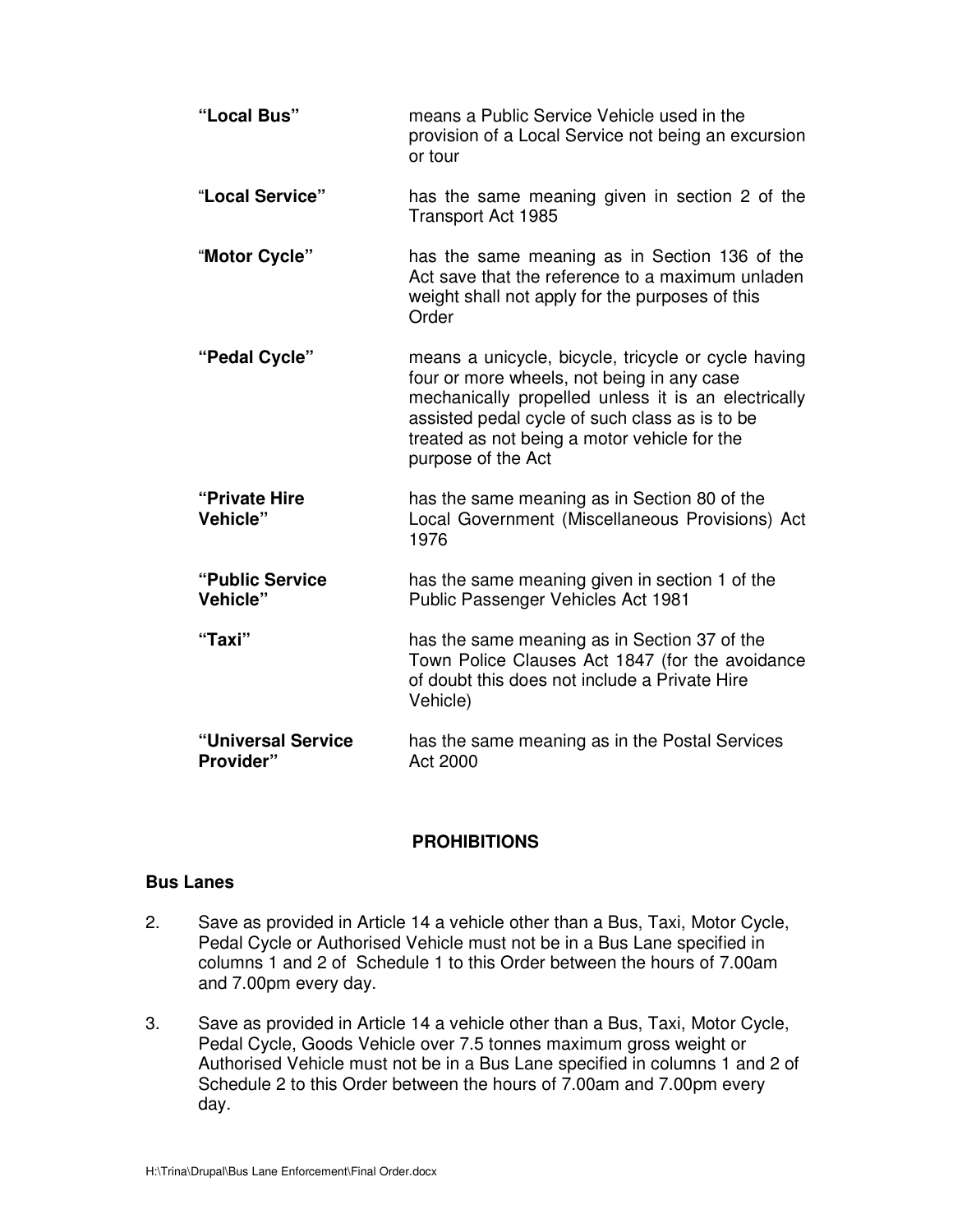4. Pedal Cycle or Authorised Vehicle must not be in a Bus Lane specified in columns 1 and 2 of Schedule 3 to this Order at any time. Save as provided in Article 14 a vehicle other than a Bus, Taxi, Motor Cycle,

#### **Bus Gates**

- 5. Pedal Cycle, Goods Vehicle over 7.5 tonnes maximum gross weight or Authorised Vehicle must not be in a Bus Gate specified in columns 1 and 2 of Schedule 4 to this Order between the hours of 7.00am and 7.00pm every day. 5. Save as provided in Article 14 a vehicle other than a Bus, Taxi, Motor Cycle,
- 6. Pedal Cycle or Authorised Vehicle must not be in a Bus Gate specified in columns 1 and 2 of Schedule 5 to this Order between the hours of 7.00am 6. Save as provided in Article 14 a vehicle other than a Bus, Taxi, Motor Cycle, and 7.00pm every day.
- $7<sub>1</sub>$  Pedal Cycle, Goods Vehicle over 7.5 tonnes maximum gross weight or Authorised Vehicle must not be in a Bus Gate specified in columns 1 and 2 of Schedule 6 to this Order at any time. Save as provided in Article 14 a vehicle other than a Bus, Taxi, Motor Cycle,
- 8. Cycle or Authorised Vehicle, must not be in a Bus Gate specified in columns 1 8. Save as provided in Article 14 a vehicle other than a Local Bus, Taxi, Motor and 2 of Schedule 7 to this Order at any time.

## **Bus Only Streets**

- 9. Pedal Cycle, Goods Vehicle over 7.5 tonnes maximum gross weight or Authorised Vehicle must not be in a Bus Only Street specified in columns 1 every day. 9. Save as provided in Article 14 a vehicle other than a Bus, Taxi, Motor Cycle, and 2 of Schedule 8 to this Order between the hours of 7.00am and 7.00pm
- $10<sub>1</sub>$  Pedal Cycle or Authorised Vehicle must not be in a Bus Only Street specified in columns 1 and 2 of Schedule 9 to this Order at any time. Save as provided in Article 14 a vehicle other than a Bus, Taxi, Motor Cycle,
- $11.$  Pedal Cycle or Approved Residents Vehicle must not be in a Bus Only Street specified in columns 1 and 2 of Schedule 10 to this Order at any time. Save as provided in Article 14 a vehicle other than a Bus, Motor Cycle,
- $12.$  Pedal Cycle, Goods Vehicle over 7.5 tonnes maximum gross weight or Authorised Vehicle must not be in a Bus Only Street specified in columns 1 every day 12. Save as provided in Article 15 a vehicle other than a Bus, Taxi, Motor Cycle, and 2 of Schedule 11 to this Order between the hours of 7.00am and 7.00pm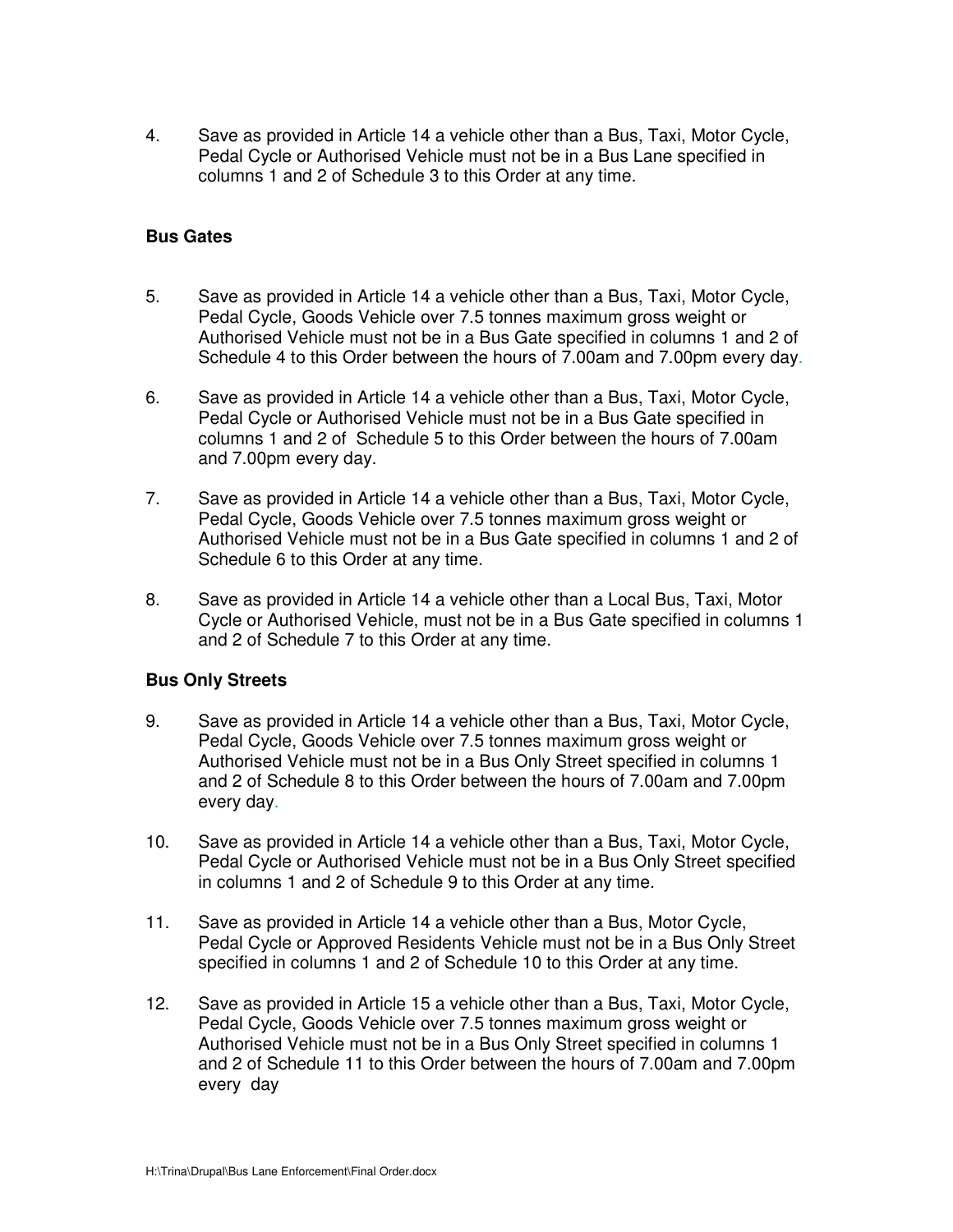**PROVIDED THAT** in relation to Grainger Market Authorised Vehicles, a vehicle which has been authorised in writing by the Council is only excepted from this prohibition and no other locations included in this Order.

 $13.$  Authorised Vehicle, must not be in a Bus Only Street specified in columns 1 Save as provided in Article 16 a vehicle other than a Local Bus, Taxi or and 2 of Schedule 12 to this Order at any time.

## **EXEMPTIONS**

- $14$ Articles 2, 3, 4, 5, 6, 7, 8, 9, 10 and 11 do not apply to :-
	- $(a)$  Gate or Bus Only Street where that vehicle is on operational duty; any police, fire brigade or ambulance vehicle in a Bus Lane, Bus
	- reconstruction of the Bus Lane, Bus Gate or Bus Only Street; or the electronic communications apparatus; (b) any vehicle in a Bus Lane, Bus Gate or Bus Only Street which is being used (and which cannot conveniently be used for such purpose in any other road) in connection with any building operations or demolition in or in land adjacent to the Bus Lane, Bus Gate or Bus Only Street; the removal of any obstruction to traffic; the maintenance, improvement or laying, erection, alteration or maintenance in, or in land adjacent to the Bus Lane, Bus Gate or Bus Only Street of any sewer, or of any main, pipe or apparatus for the supply of gas, water or electricity or of any
	- (c) any vehicle in a Bus Lane, Bus Gate or Bus Only Street which is in the service of, or employed by a Universal Service Provider and which is being used in connection with the delivery or collection of postal packets to premises adjacent to the Bus Lane, Bus Gate or Bus Only Street where such delivery or collection cannot be reasonably carried out without being in a Bus Lane, Bus Gate or Bus Only Street;
	- (d) Council vehicles in a Bus Lane, Bus Gate or Bus Only Street that are undertaking statutory duties;
	- (e) building maintenance vehicles in a Bus Lane, Bus Gate or Bus Only Street that are working/servicing on or in properties adjacent to the Bus Lane, Bus Gate or Bus Only Street;
	- (f) a vehicle in a Bus Lane, Bus Gate or Bus Only Street which is being used for the purpose of loading or unloading goods or merchandise to or from land or premises adjacent to or accessible only from the Bus Lane, Bus Gate or Bus Only Street **PROVIDED THAT** 
		- (i) such loading or unloading can be reasonably carried out only from the Bus Lane, Bus Gate or Bus Only Street and that it takes place only whilst no prohibition of loading and unloading in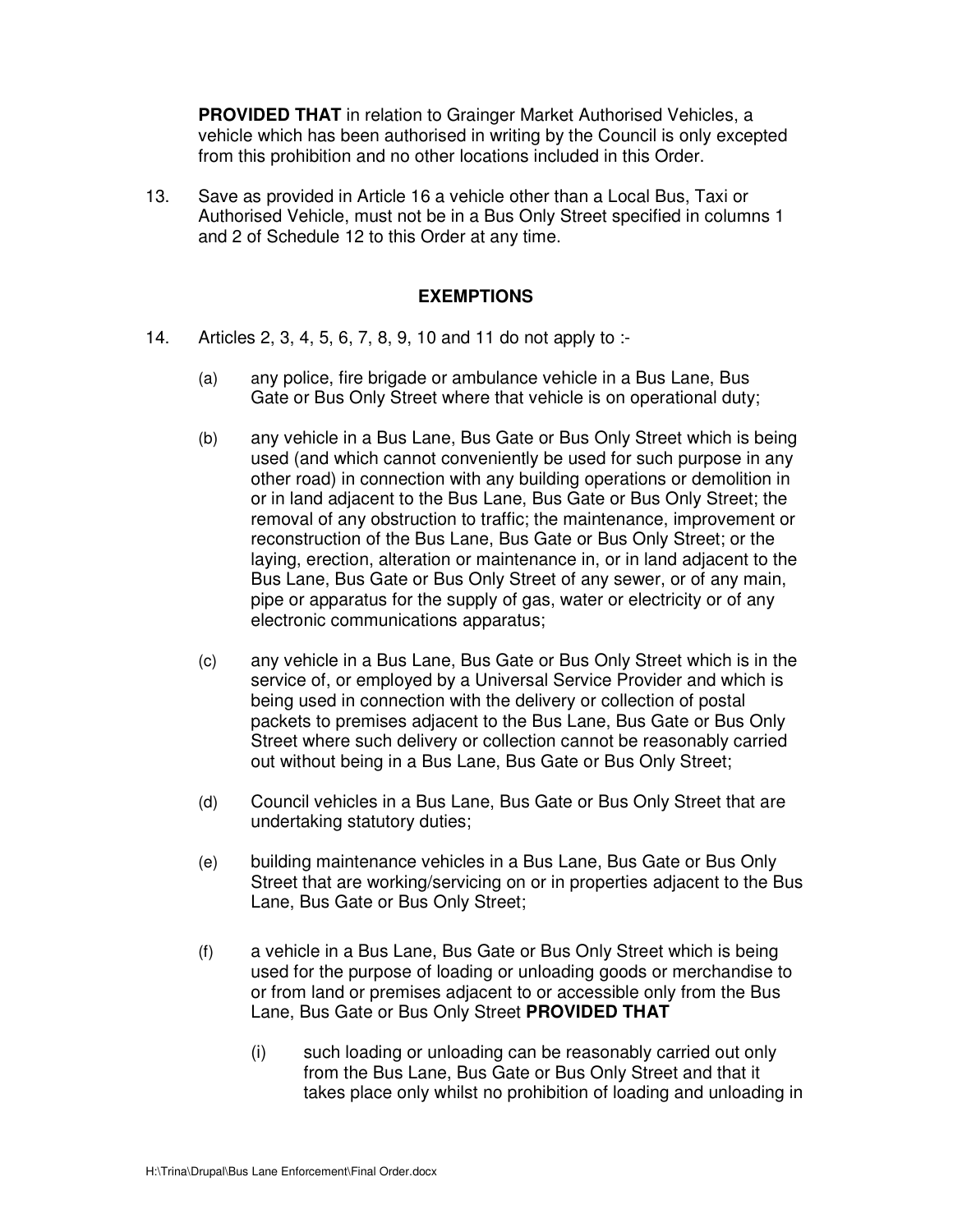Bus Lane, Bus Gate or Bus Only Street by virtue of the provisions of this Order or any other Order is in force, and

- $(ii)$  or premises across the Bus Lane, Bus Gate or Bus Only Street using the shortest possible route. such vehicle shall proceed to gain access to or from such land
- (g) a vehicle in a Bus Lane, Bus Gate or Bus Only Street which is being used for the conveyance of persons to or from land or premises adjacent to the Bus Lane, Bus Gate or Bus Only Street **PROVIDED THAT** 
	- $(i)$ such boarding or alighting does not cause the vehicle to wait in the Bus Lane, Bus Gate or Bus Only Street for more than two minutes, and
	- (ii) such vehicles shall proceed to gain access to or from such land or premises across the Bus Lane, Bus Gate or Bus Only Street using the shortest practicable route.
- (h) a vehicle in a Bus Lane, Bus Gate or Bus Only Street which is being used to gain access to land or premises abutting onto or having only access from the side of the road on which the Bus Lane, Bus Gate or Bus Only Street is situated **PROVIDED THAT** such vehicles shall proceed to gain access to or from such land or premises across the Bus Lane, Bus Gate or Bus Only Street using the shortest practicable route.
- $(i)$  purposes of turning into a side road. a vehicle entering a Bus Lane, Bus Gate or Bus Only Street for the
- $(i)$ a vehicle required to be in a Bus Lane, Bus Gate or Bus Only Street by reason of circumstances beyond the driver's control, or in order to avoid an obstruction to the main carriageway or to avoid an accident, or
- $(k)$ a vehicle required or permitted to be in the Bus Lane, Bus Gate or Bus Only Street by a police constable in uniform.
- $15.$ Article 12 does not apply to:-
	- (a) any police, fire brigade or ambulance vehicle in a Bus Only Street where that vehicle is on operational duty;
	- $(b)$  conveniently be used for such purpose in any other road) in connection maintenance, improvement or reconstruction of the Bus Only Street; or any vehicle in a Bus Only Street which is being used (and which cannot with any building operations or demolition in or in land adjacent to the Bus Only Street; the removal of any obstruction to traffic; the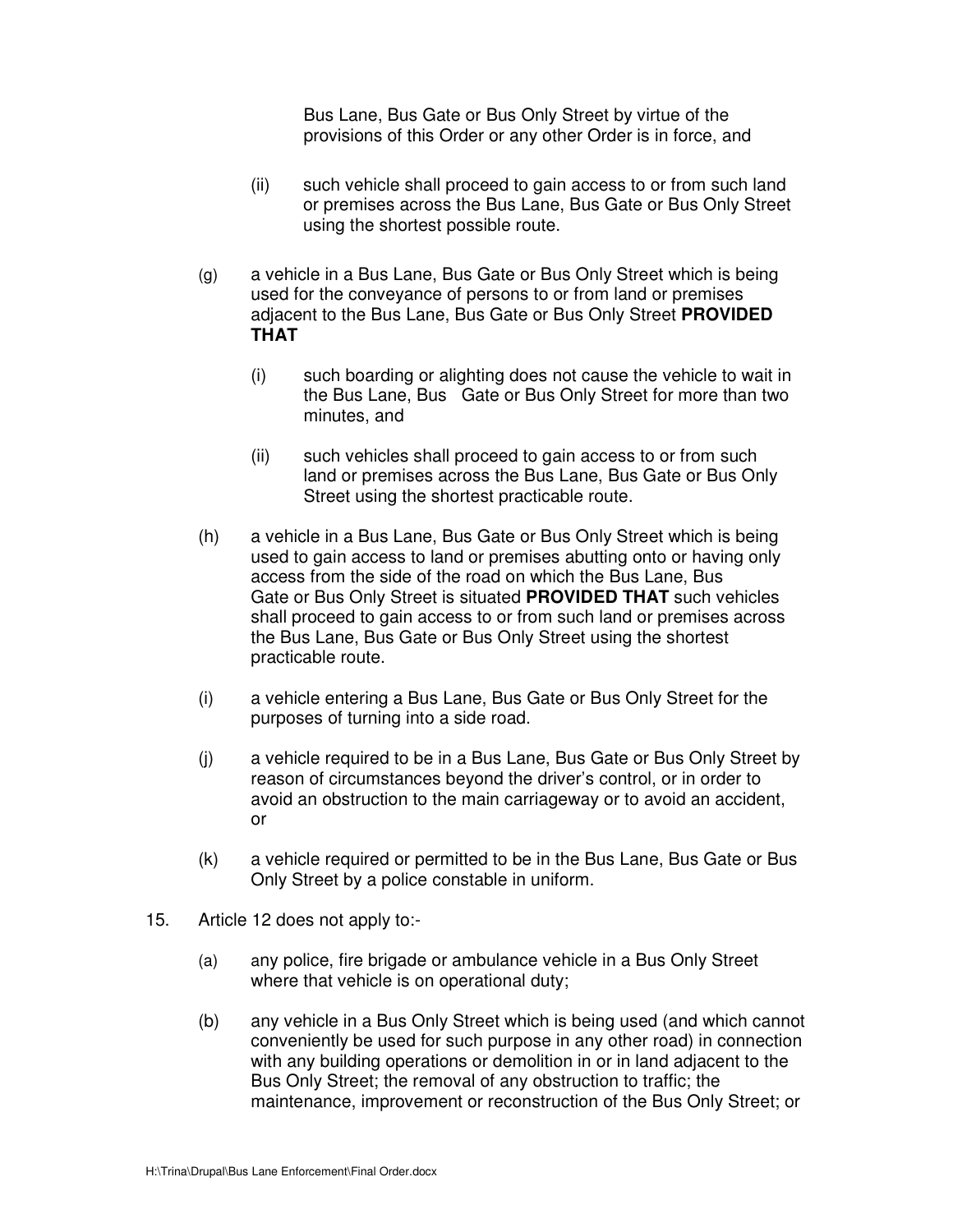communications apparatus; the laying, erection, alteration or maintenance in, or in land adjacent to the Bus Only Street of any sewer, or of any main, pipe or apparatus for the supply of gas, water or electricity or of any electronic

- $(c)$  reasonably carried out without being in a Bus Only Street; any vehicle in a Bus Only Street which is in the service of, or employed by a Universal Service Provider and which is being used in connection with the delivery or collection of postal packets to premises adjacent to the Bus Only Street where such delivery or collection cannot be
- $(d)$ Council vehicles in a Bus Only Street that are undertaking statutory duties;
- $(e)$  working/servicing on or in properties adjacent to the Bus Only Street; building maintenance vehicles in a Bus Only Street that are
- $(f)$  loading or unloading goods or merchandise to or from land or premises adjacent to or accessible only from the Bus Only Street **PROVIDED**  a vehicle in a Bus Only Street which is being used for the purpose of **THAT** 
	- (i) such loading or unloading can be reasonably carried out only from the Bus Only Street and that it takes place only whilst no prohibition of loading and unloading in the Bus Only Street by virtue of the provisions of this Order or any other Order is in force, and
	- $(iii)$  or premises across the Bus Only Street using the shortest possible route. such vehicle shall proceed to gain access to or from such land
- (g) a vehicle in a Bus Only Street which is being used to gain access to land or premises abutting onto or having only access from the side of the road on which the Bus Only Street is situated PROVIDED THAT such vehicles shall proceed to gain access to or from such land or premises across the Bus Only Street using the shortest practicable route.
- $(h)$  circumstances beyond the driver's control, or in order to avoid an obstruction to the main carriageway or to avoid an accident, or a vehicle required to be in a Bus Only Street by reason of
- $(i)$  constable in uniform. a vehicle required or permitted to be in the Bus Only Street by a police
- 16. Article 13 does not apply to:-
	- (a) any police, fire brigade or ambulance vehicle in a Bus Only Street where that vehicle is on operational duty;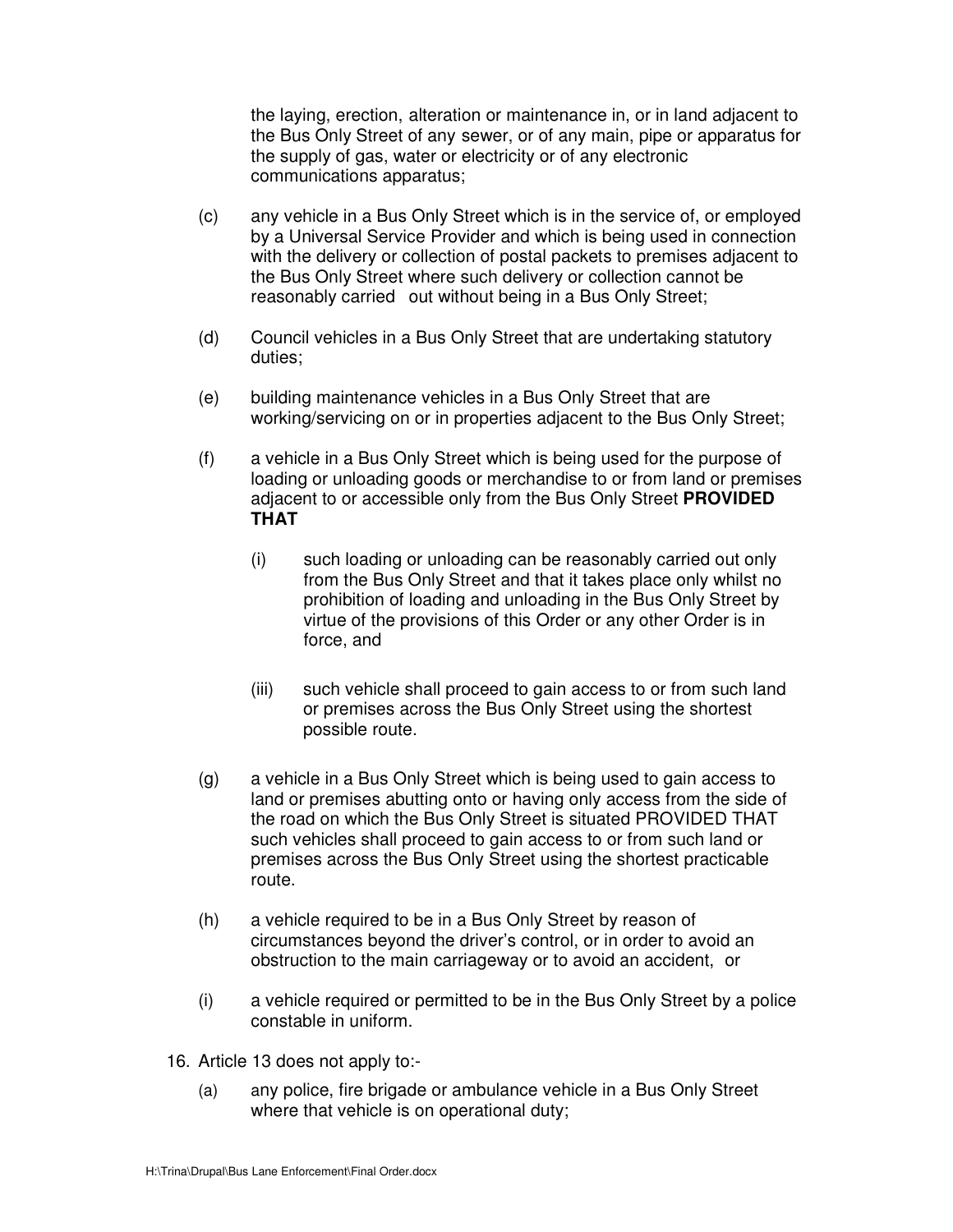- $(b)$  conveniently be used for such purpose in any other road) in connection removal of any obstruction to traffic; the maintenance, improvement or reconstruction of the Bus Only Street; or the laying, erection, alteration or maintenance in the Bus Only Street of any sewer, or of any vehicle in a Bus Only Street which is being used (and which cannot with any building operations or demolition in the Bus Only Street; the any main, pipe or apparatus for the supply of gas, water or electricity or of any electronic communications apparatus;
- (c) Council vehicles in a Bus Only Street that are undertaking statutory duties;
- $(d)$  on/servicing the Bus Only Street. building maintenance vehicles in a Bus Only Street that are working

# **AMENDMENT/REVOCATION OF EXISTING ORDERS**

- $17.$ The City of Newcastle upon Tyne Traffic Regulation (Consolidation) Order 2009 as amended, is hereby further varied by the deletion of the following –
	- $(a)$  Arrangement of Articles/List of Schedules the reference "Prohibition of Entry of Cars At Any Time from the
	- $(b)$ the reference "Bus Lanes from the Arrangement of Articles/List of **Schedules**
	- $(C)$ the reference to Schedules 93 and 111 from the list of Schedules;
	- $(d)$ (d) Articles 91A, 92 (2) (k)(iii) and (p), 107, 133, 134, 135 and 136;
	- $(e)$ Items 44, 60 and 81 of Schedule 70;
	- $(f)$ Items 1 and 2 of Schedule 74
	- $(g)$ Item 10 (b), 27 and Tyne Bridge Slip Road from Schedule 75,
	- $(h)$ Items 1-9 (inclusive), 11-18 (inclusive) and  $20(a)$  and (b) of Schedule 79
	- (i) Schedule 79A
	- $(i)$ Item 44 of Schedule 82
	- $(k)$ Items 1 and 3-6 (inclusive) of Schedule 91
	- (l) Schedule 93
	- (m) Schedule 111.

#### **GENERAL**

- $18.$  derogation from any restriction or requirement imposed by any regulations made or having effect as if made under the Act or by or under any other The restrictions imposed by this Order shall be in addition to and not in enactment.
- 2014. H:\Trina\Drupal\Bus Lane Enforcement\Final Order.docx 19. 2014. 19. This Order shall come into operation on 1st February 2015, and may be cited as the City of Newcastle upon Tyne (Bus Lanes) Traffic Regulation Order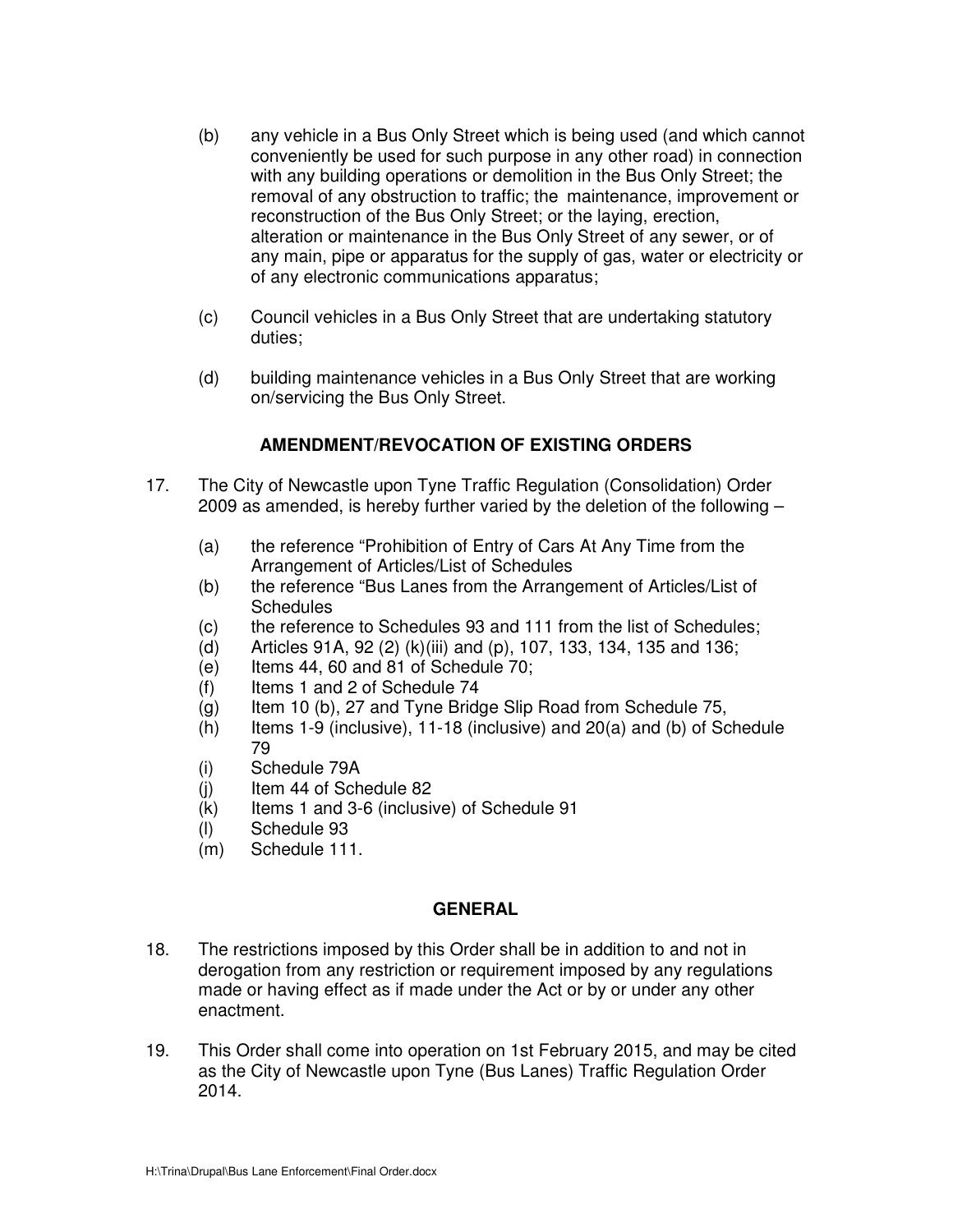Given under the Common Seal of the City of Newcastle upon Tyne this 27th day of November 2014.

## **THE COMMON SEAL** of **THE COUNCIL** )  **OF THE CITY OF NEWCASTLE UPON** ) **TYNE** was hereunto affixed in the ) presence of:-  $\qquad \qquad )$

……………………………………………………

……………………………………………………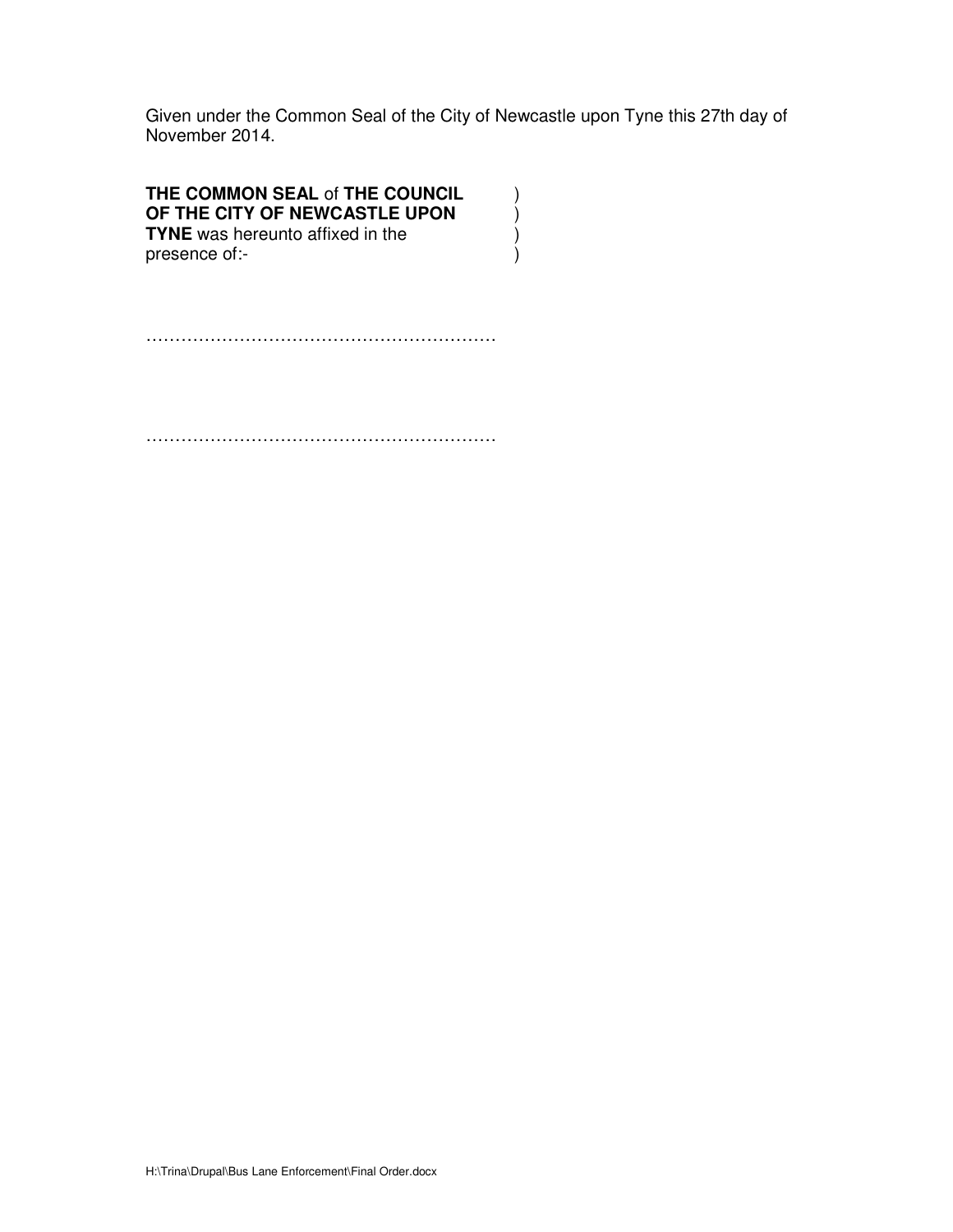#### **BUS LANES**

| <b>ITEM</b><br><b>No</b> | <b>COLUMN1</b><br><b>NAME OF ROAD</b>                           | <b>COLUMN 2</b><br><b>LENGTH OF ROAD</b>                                                                                                                                     |
|--------------------------|-----------------------------------------------------------------|------------------------------------------------------------------------------------------------------------------------------------------------------------------------------|
| 1.                       | <b>Barrack Road</b>                                             | southbound (nearside lane) - from its junction with Stanhope Street to a point<br>70 metres north of its junction with Strawberry Place                                      |
| 2.                       | <b>Barras Bridge</b>                                            | southbound (nearside lane) - for its entire length                                                                                                                           |
| 3.                       | <b>Byker Bridge</b>                                             | westbound (nearside lane) - from a point 28 metres west of its junction with<br>Elizabeth Street to its junction with Crawhall Road                                          |
| 4.                       | Coast Road (westbound entry slip<br>road from Chillingham Road) | westbound (nearside lane) - for its entire length.                                                                                                                           |
| 5.                       | Gallowgate                                                      | southbound (nearside lane) - from a point 25 metres south east of its junction<br>with Strawberry Place to a point 47 metres west of its junction with St Andrews<br>Street. |
| 6.                       | Gallowgate                                                      | westbound (offside lane) - from a point 23 metres west of its junction with St<br>Andrews Street to its junction with St James Boulevard                                     |
|                          |                                                                 |                                                                                                                                                                              |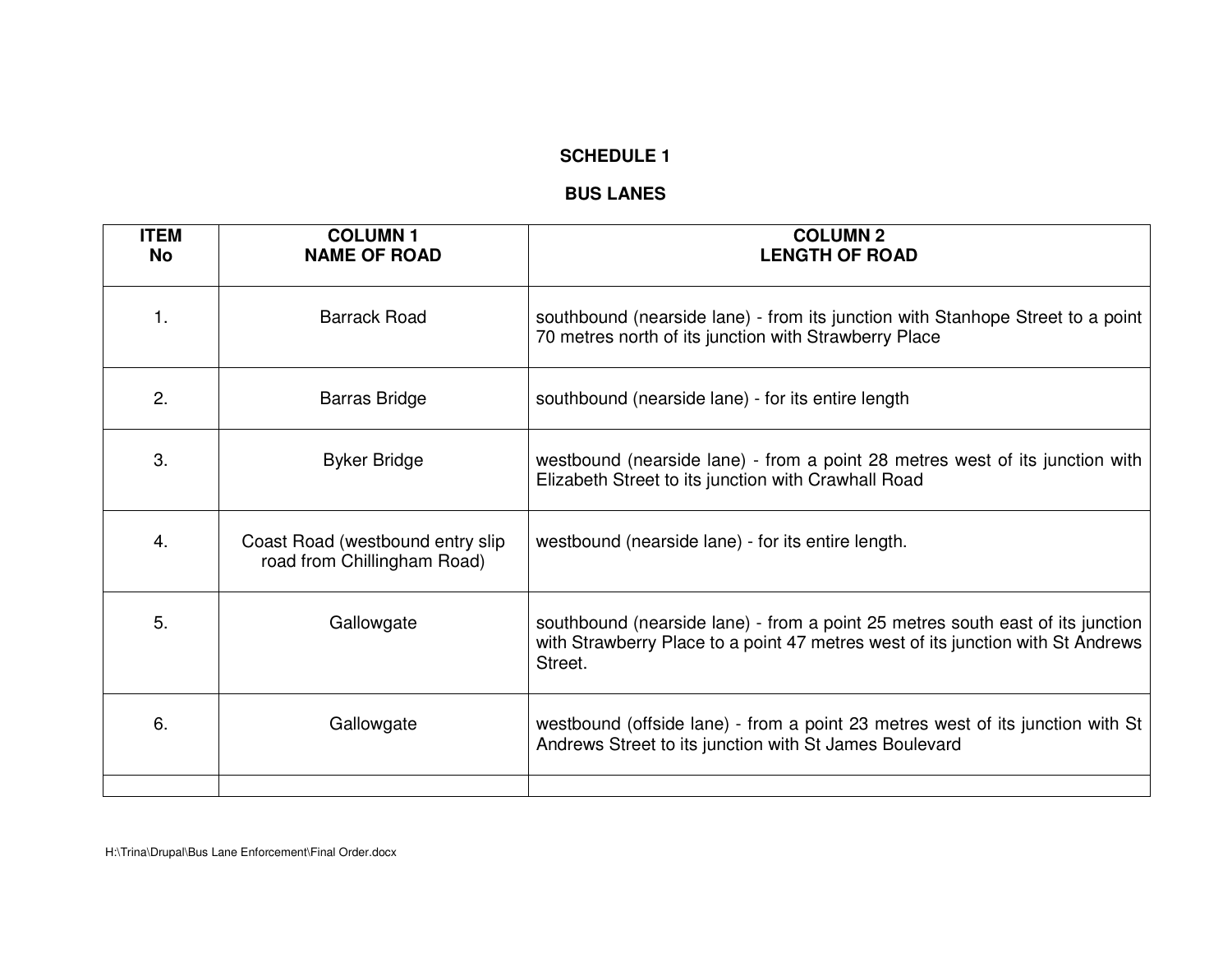| <b>ITEM</b><br><b>No</b> | <b>COLUMN1</b><br><b>NAME OF ROAD</b> | <b>COLUMN 2</b><br><b>LENGTH OF ROAD</b>                                                                                                                               |
|--------------------------|---------------------------------------|------------------------------------------------------------------------------------------------------------------------------------------------------------------------|
| 7.                       | <b>Grainger Street</b>                | southbound (offside lane) – from its junction with St John's Street to its junction<br>with Westgate Road.                                                             |
| 8.                       | <b>Great North Road</b>               | northbound (nearside lane) - from its junction with the northbound entry slip to<br>the A167(M) in a northerly direction for a distance of 310 metres                  |
| 9.                       | <b>Great North Road</b>               | northbound (nearside lane) - from a point 146 metres north of its junction with<br>Clayton Road to a point 75 metres south of its junction with Forsyth Road           |
| 10.                      | <b>Great North Road</b>               | northbound (nearside lane) - from a point 96 metres north of its junction with<br>Grandstand Road to its junction with Moorfield                                       |
| 11.                      | <b>Great North Road</b>               | southbound (nearside lane) - from a point 110 metres south of the entrance to<br>Newcastle Racecourse to a point 70 metres north of its junction with Broadway<br>East |
| 12.                      | <b>Great North Road</b>               | southbound (nearside lane) - from its junction with Christon Road to a point 55<br>metres north of its junction with Salters Road                                      |
| 13.                      | <b>Great North Road</b>               | southbound (nearside lane) - from a point 74 metres north of its junction with<br>Moorfield to a point 118 metres north of its junction with Jesmond Dene Road.        |
|                          |                                       |                                                                                                                                                                        |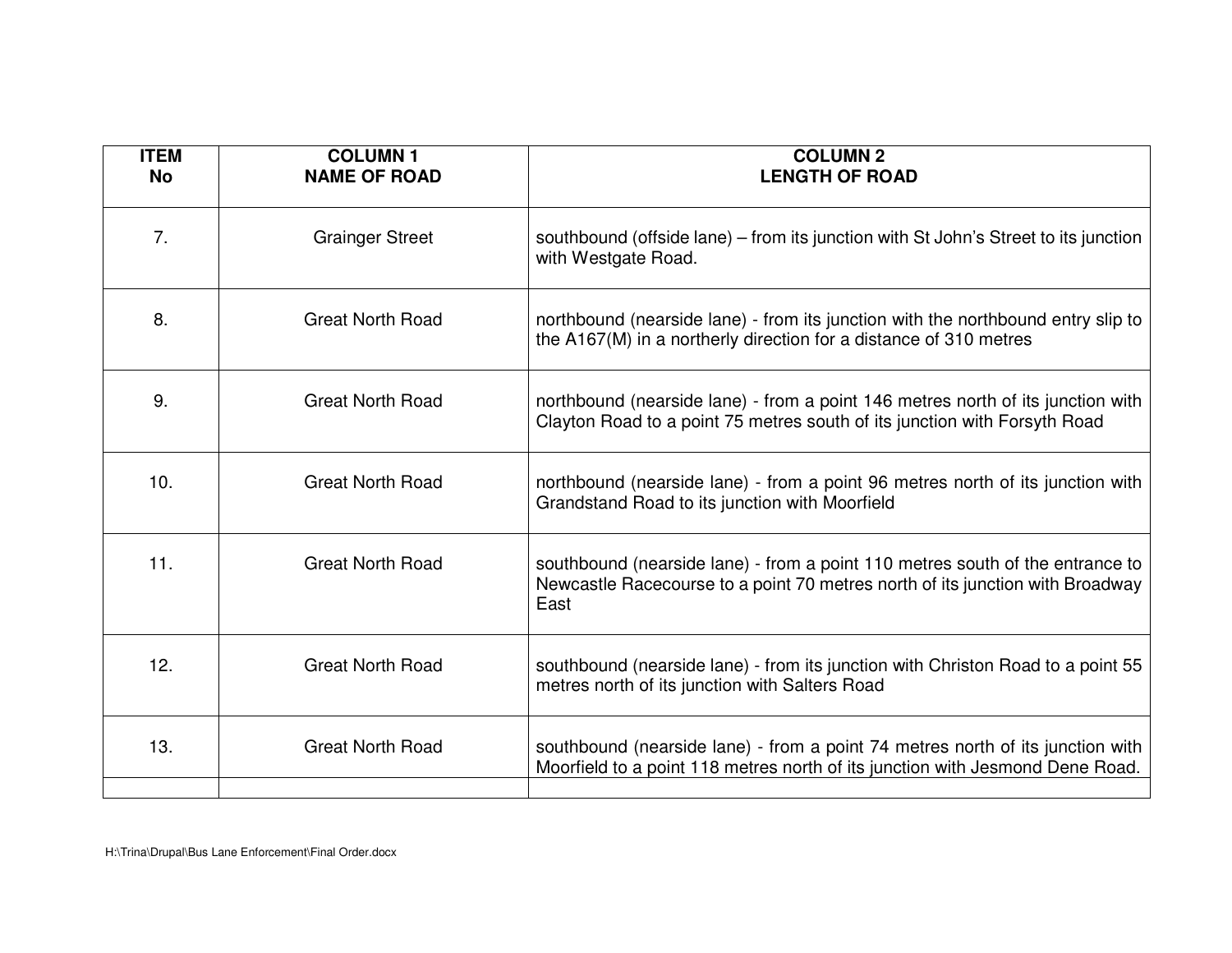| <b>ITEM</b><br><b>No</b> | <b>COLUMN1</b><br><b>NAME OF ROAD</b> | <b>COLUMN 2</b><br><b>LENGTH OF ROAD</b>                                                                                                                               |
|--------------------------|---------------------------------------|------------------------------------------------------------------------------------------------------------------------------------------------------------------------|
| 14.                      | <b>Great North Road</b>               | southbound (nearside lane) - from a point 51 metres north of its junction with<br>Clayton Road in a southerly direction for a distance of 514 metres                   |
| 15.                      | <b>Great North Road</b>               | southbound (nearside lane) – from a point 116 metres north of its junction with<br>Claremont Road in a southerly direction to Barras Bridge                            |
| 16.                      | John Dobson Street                    | northbound (nearside lane) - from its junction with Market Street to its junction<br>with Lisle Street                                                                 |
| 17.                      | John Dobson Street                    | northbound (nearside lane) - from a point 5 metres north of the access road<br>leading to North Street to a point 30 metres north of its junction with Ridley<br>Place |
| 18.                      | John Dobson Street                    | southbound (nearside lane) - from its junction with St Mary's Place to a point<br>40 metres north of its junction with Durant Road.                                    |
| 19.                      | John Dobson Street                    | southbound (nearside lane) - from its junction with New Bridge Street West to<br>a point 33 metres north of its junction with Market Street.                           |
| 20.                      | New Bridge Street                     | westbound (nearside lane) - from a point 145 metres west of its junction with<br>Argyle Street in a westerly direction for a distance of 20 metres                     |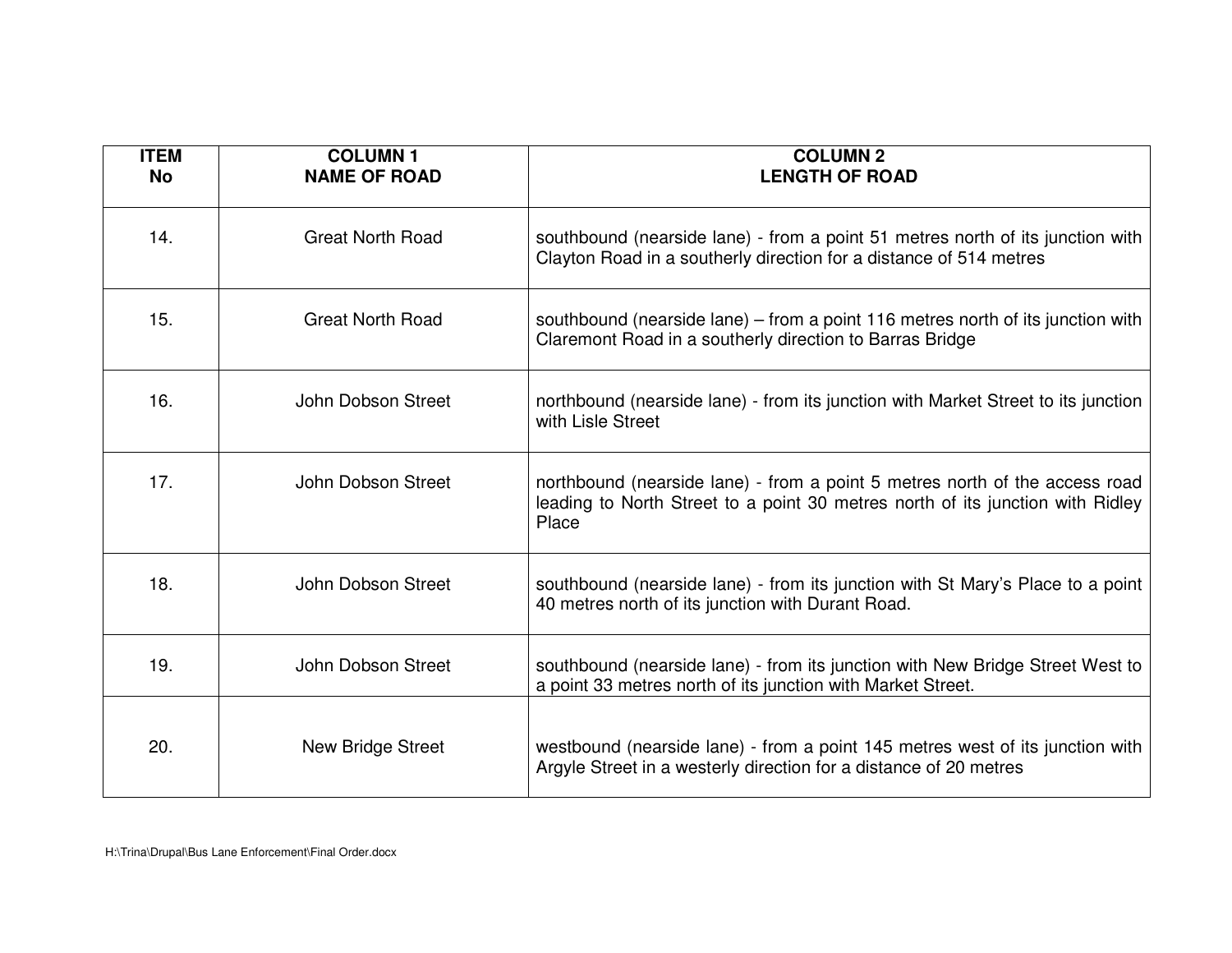| <b>ITEM</b><br><b>No</b> | <b>COLUMN1</b><br><b>NAME OF ROAD</b> | <b>COLUMN 2</b><br><b>LENGTH OF ROAD</b>                                                                                                                                    |
|--------------------------|---------------------------------------|-----------------------------------------------------------------------------------------------------------------------------------------------------------------------------|
| 21.                      | <b>New Bridge Street</b>              | westbound (nearside lane) - from its junction with Crawhall Road to a point 112<br>metres east of its junction with Argyle Street                                           |
| 22.                      | New Bridge Street                     | eastbound (nearside lane) – from its junction with Falconar Street to its junction<br>with Clarence Street                                                                  |
| 23.                      | New Bridge Street                     | eastbound (nearside lane) - from its junction with Gibson Street to a point 54<br>metres west of its junction with Stoddart Street                                          |
| 24.                      | <b>North West Radial</b>              | westbound (nearside lane) - from a point on the entry slip road, 134 metres<br>west of its junction with Grandstand Road, to a point 134 metres east of<br>Stamfordham Road |
| 25.                      | St Mary's Place                       | eastbound (nearside lane) – from its junction with Barras Bridge to a point 43<br>metres west of its junction with John Dobson Street                                       |
| 26.                      | St Mary's Place                       | eastbound (nearside lane) – from its junction with John Dobson Street to its<br>junction with College Street                                                                |
| 27.                      | St Mary's Place                       | westbound (nearside lane) – from its junction with John Dobson Street to its<br>junction with Percy Street                                                                  |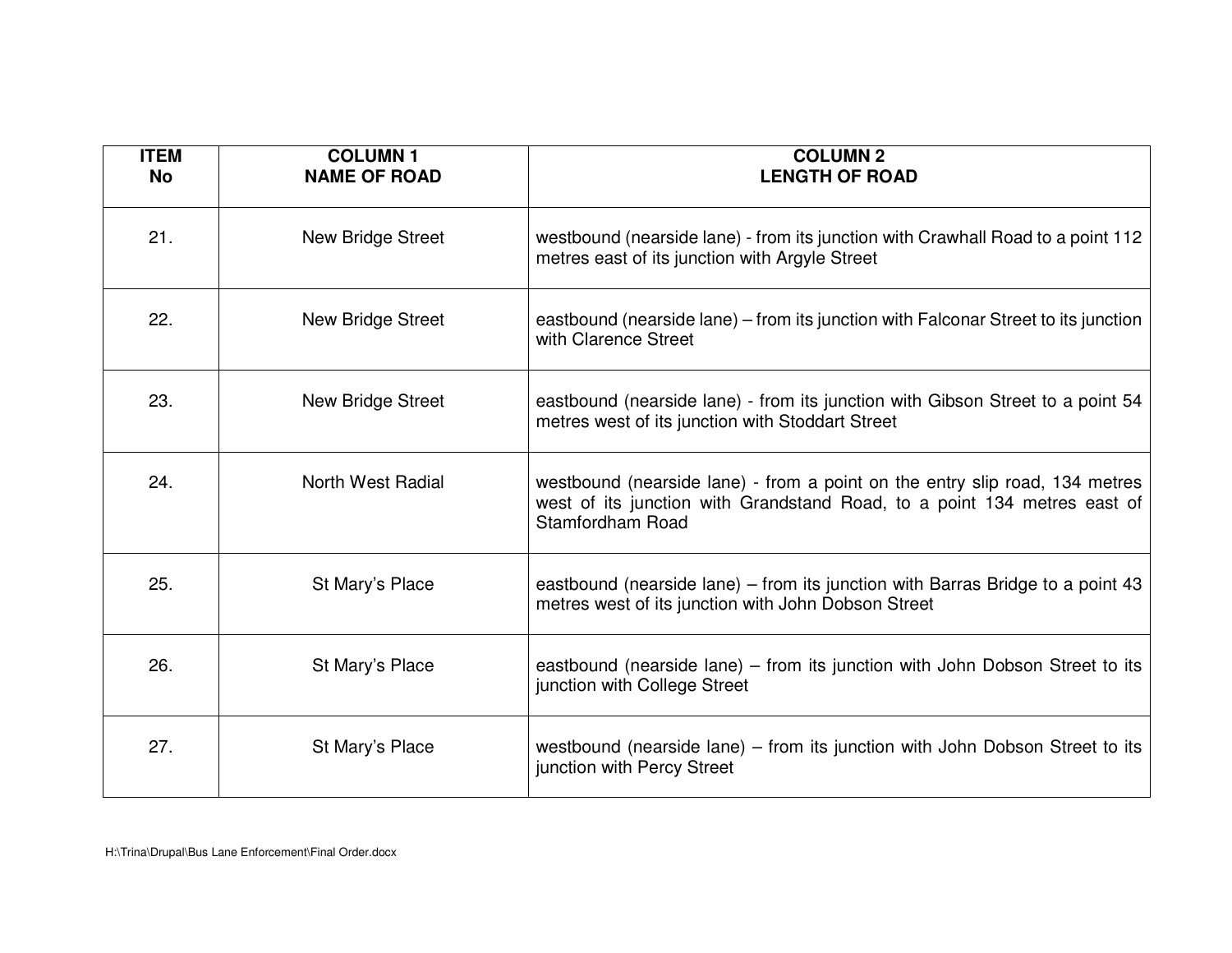| <b>ITEM</b><br><b>No</b> | <b>COLUMN1</b><br><b>NAME OF ROAD</b> | <b>COLUMN 2</b><br><b>LENGTH OF ROAD</b>                                                                                                                      |
|--------------------------|---------------------------------------|---------------------------------------------------------------------------------------------------------------------------------------------------------------|
| 28.                      | Sandyford Road                        | westbound (nearside lane) – from its junction with Chester Street to its junction<br>with College Street                                                      |
| 29.                      | Sandyford Road                        | northbound (nearside lane) - from its junction with St Mary's Place to a point 30<br>metres south of the entrance to the Civic Centre Car Park                |
| 30.                      | <b>West Road</b>                      | westbound (nearside lane) $-$ from a point 27 metres west of its junction with<br>Broadwood Road in a westerly direction for a distance of 213 metres         |
| 31.                      | <b>Westgate Road</b>                  | eastbound (nearside lane) - from its junction with Lewis Drive to a point 31<br>metres west of its junction with Wingrove Road                                |
| 32.                      | <b>Westgate Road</b>                  | eastbound (nearside lane) - from a point 62 metres east of its junction with<br>Elswick Row to a point 53 metres west of its junction with Corporation Street |
| 33.                      | <b>Westgate Road</b>                  | eastbound (nearside lane) - from its junction with St James Boulevard to its<br>junction with Bath Lane                                                       |
| 34.                      | <b>Westgate Road</b>                  | eastbound (nearside lane) - from its junction with Clayton Street to its junction<br>with Fenkle Street                                                       |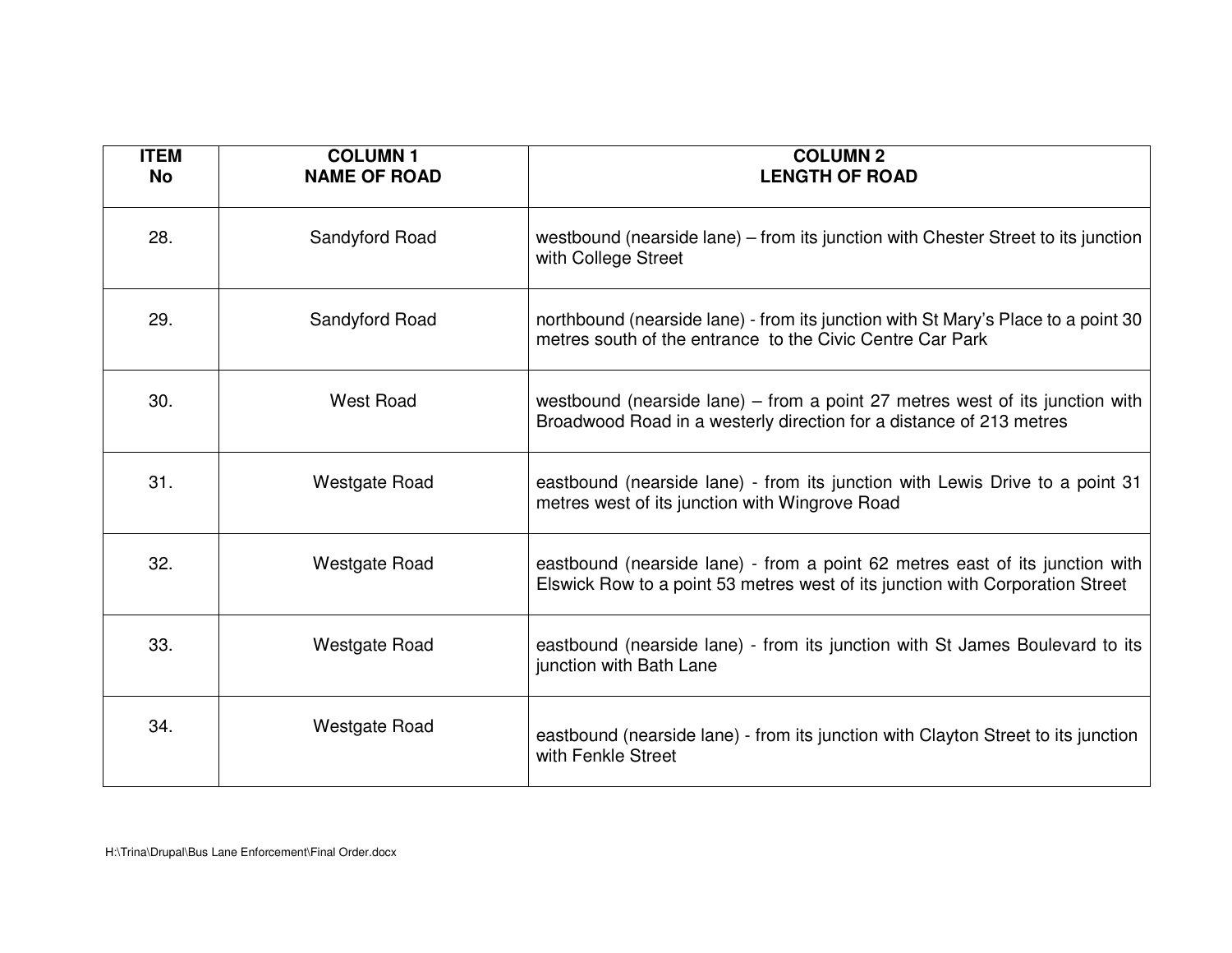| <b>ITEM</b> | <b>COLUMN1</b>          | <b>COLUMN 2</b>                                                                                                           |
|-------------|-------------------------|---------------------------------------------------------------------------------------------------------------------------|
| No          | <b>NAME OF ROAD</b>     | <b>LENGTH OF ROAD</b>                                                                                                     |
| 35.         | <b>Westmorland Road</b> | westbound (nearside lane) – from its junction with Central Parkway in a<br>westerly direction for a distance of 34 metres |

# **BUS LANES**

| <b>ITEM</b><br>No | <b>COLUMN1</b><br><b>NAME OF ROAD</b> | <b>COLUMN 2</b><br><b>LENGTH OF ROAD</b>                                                                                                                          |
|-------------------|---------------------------------------|-------------------------------------------------------------------------------------------------------------------------------------------------------------------|
|                   | <b>Barras Bridge</b>                  | southbound (nearside lane of the approach to Percy Street) - from a point 40<br>metres north of its junction with Percy Street to its junction with Percy Street. |
| 2.                | Gallowgate                            | eastbound (offside lane) - from a point 107 metres east of its junction with St<br>Andrews Street to its junction with Percy Street                               |
| 3.                | New Bridge Street Roundabout          | westbound (nearside lane) - from its junction with the slip road from the<br>A167(M) to its junction with Market Street.                                          |
| 4.                | <b>Percy Street</b>                   | northbound (offside lane) - from its junction with Gallowgate to a point 40<br>metres north of its junction with Leazes Lane                                      |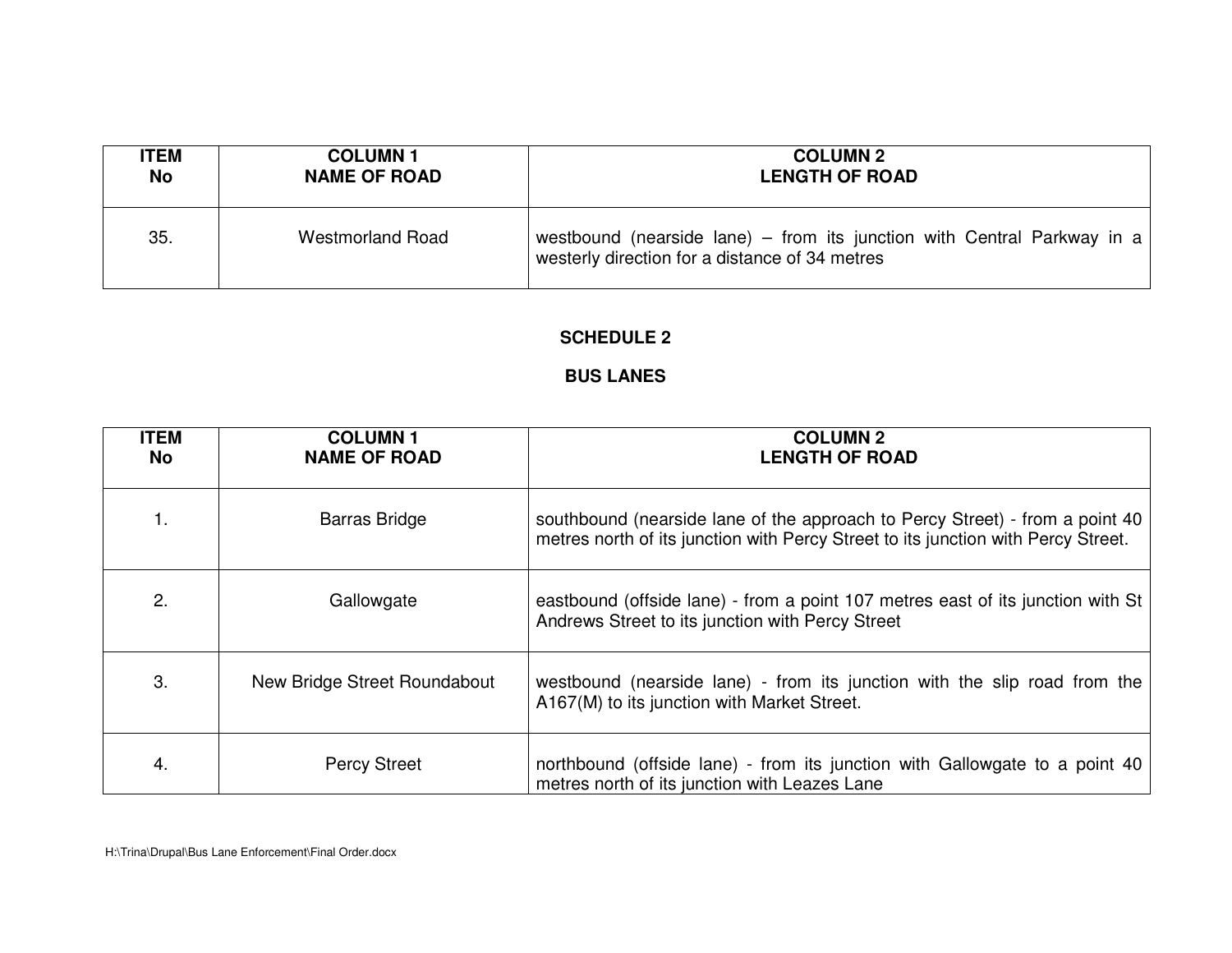| <b>ITEM</b><br><b>No</b> | <b>COLUMN1</b><br><b>NAME OF ROAD</b> | <b>COLUMN 2</b><br><b>LENGTH OF ROAD</b>                                                                                                                                        |
|--------------------------|---------------------------------------|---------------------------------------------------------------------------------------------------------------------------------------------------------------------------------|
| 5.                       | <b>Percy Street</b>                   | northbound (offside lane) - from its junction with Morden Street in a northerly<br>direction for a distance of 15 metres                                                        |
| 6.                       | <b>Percy Street</b>                   | northbound (nearside lane of the approach to St Mary's Place) - from a point<br>20 metres south of its junction with Barras Bridge to its junction with Barras<br><b>Bridge</b> |
| 7.                       | <b>Percy Street</b>                   | southbound (nearside lane) - from its junction with Barras Bridge to its junction<br>with Prudhoe Place                                                                         |
| 8.                       | <b>Percy Street</b>                   | southbound (nearside lane) - from its junction with Eldon Square Bus Station<br>exit road in a southerly direction for a distance of 77 metres                                  |

# **BUS LANES**

| <b>TEM</b> | <b>COLUMN1</b>      | <b>COLUMN 2</b>                                                                                                                                          |
|------------|---------------------|----------------------------------------------------------------------------------------------------------------------------------------------------------|
| No         | <b>NAME OF ROAD</b> | <b>LENGTH OF ROAD</b>                                                                                                                                    |
|            | Scotswood Road      | westbound (nearside lane) - from a point 154 metres west of its junction with<br>Vickers Access Road in a westerly direction for a distance of 56 metres |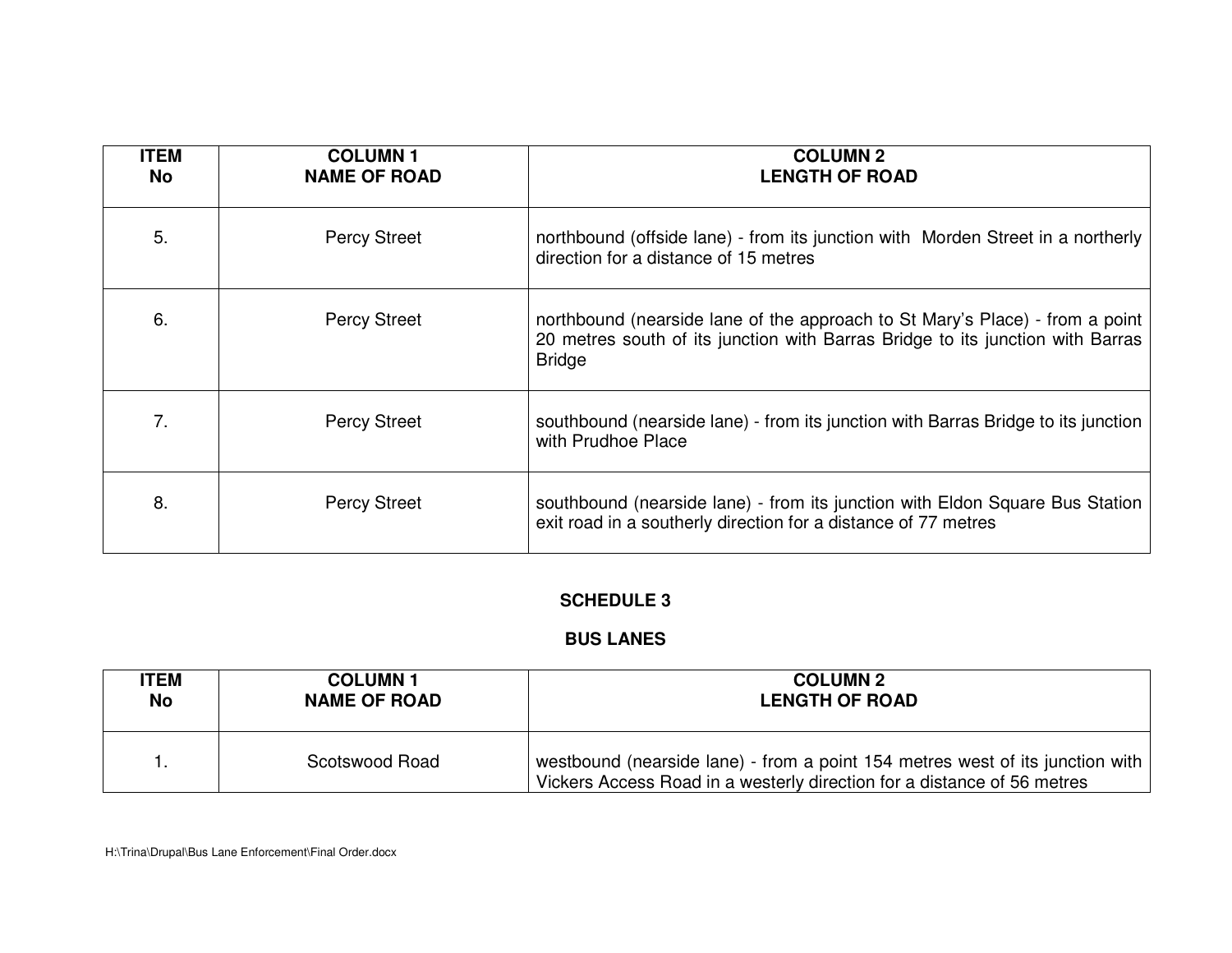| <b>ITEM</b> | <b>COLUMN1</b>        | <b>COLUMN 2</b>                                                                                                        |
|-------------|-----------------------|------------------------------------------------------------------------------------------------------------------------|
| No          | <b>NAME OF ROAD</b>   | <b>LENGTH OF ROAD</b>                                                                                                  |
| 2.          | Tyne Bridge Slip Road | northbound exit slip (nearside lane) - from the Tyne Bridge to a point 37<br>metres south of Pilgrim Street Roundabout |

## **BUS GATES**

| <b>ITEM</b> | <b>COLUMN1</b>        | <b>COLUMN 2</b>                                                                                |
|-------------|-----------------------|------------------------------------------------------------------------------------------------|
| No          | <b>NAME OF ROAD</b>   | <b>LENGTH OF ROAD</b>                                                                          |
|             | <b>Pilgrim Street</b> | northbound – from its junction with Hood Street to its junction with Blackett<br><b>Street</b> |

## **SCHEDULE 5**

## **BUS GATES**

| <b>ITEM</b><br>No | <b>COLUMN1</b><br><b>NAME OF ROAD</b> | <b>COLUMN 2</b><br><b>LENGTH OF ROAD</b>                                            |
|-------------------|---------------------------------------|-------------------------------------------------------------------------------------|
| 1.                | New Bridge Street West                | westbound – from its junction with Erick Street to its junction with Pilgrim Street |
| 2.                | <b>St Cuthberts Road</b>              |                                                                                     |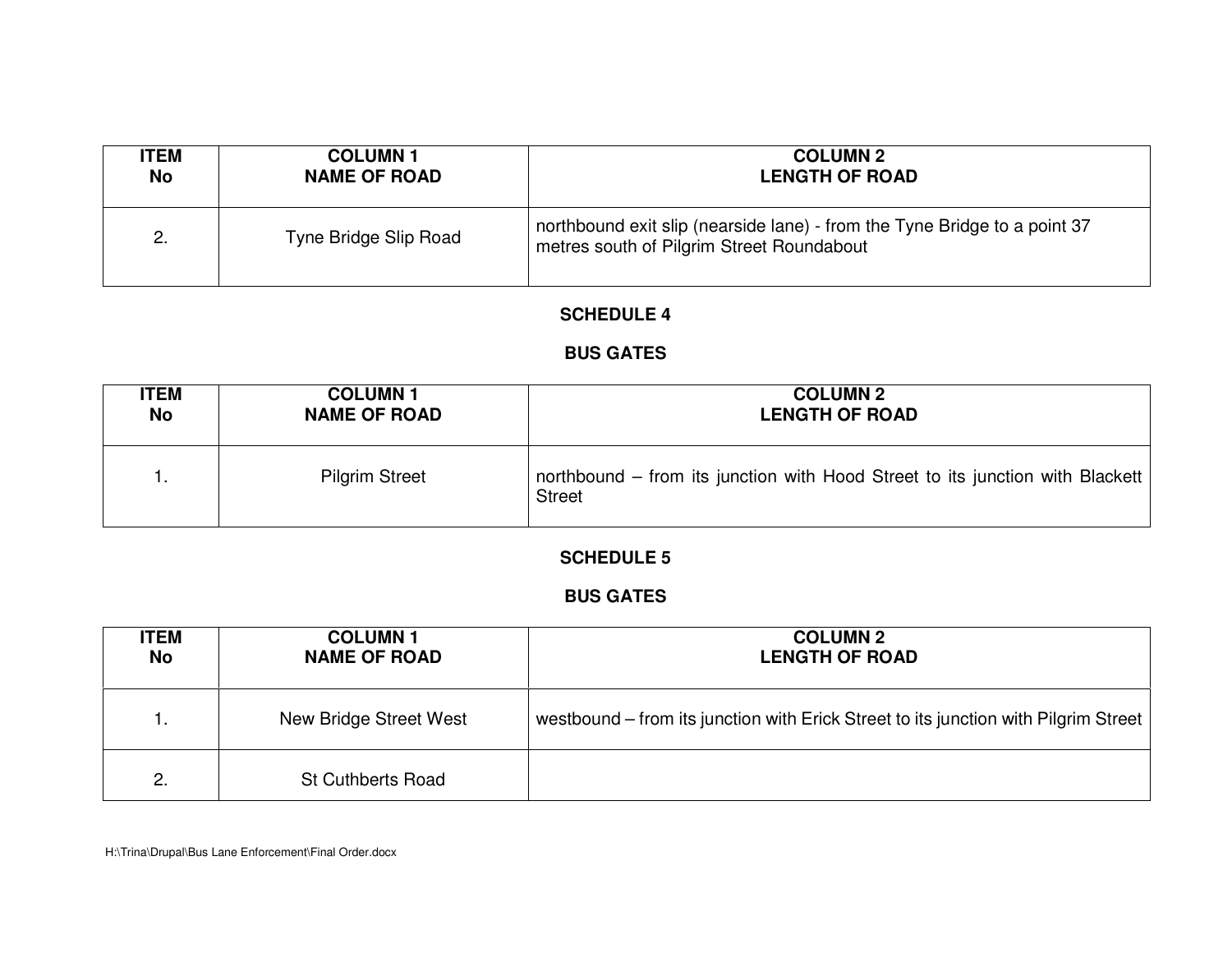| <b>ITEM</b><br>No | <b>COLUMN1</b><br><b>NAME OF ROAD</b> | <b>COLUMN 2</b><br><b>LENGTH OF ROAD</b>                                                                |
|-------------------|---------------------------------------|---------------------------------------------------------------------------------------------------------|
|                   |                                       | northbound – from its junction with West Road in a northerly direction for a<br>distance of 7.5 metres  |
| 3.                | <b>St Thomas Street</b>               | westbound – from its junction with Percy Street in a westerly direction for a<br>distance of 28 metres  |
| 4.                | <b>Shields Road West</b>              | eastbound - from its junction with Byker Bridge in an easterly direction for a<br>distance of 30 metres |

## **BUS GATES**

| <b>ITEM</b><br>No | <b>COLUMN1</b><br><b>NAME OF ROAD</b> | <b>COLUMN 2</b><br><b>LENGTH OF ROAD</b>                                                                                |
|-------------------|---------------------------------------|-------------------------------------------------------------------------------------------------------------------------|
| 1.                | Market Street                         | eastbound – from its junction with Oxford Street in an easterly direction for a<br>distance of 25 metres                |
| 2.                | Market Street                         | westbound – from its junction with New Bridge Street roundabout in an westerly<br>direction for a distance of 63 metres |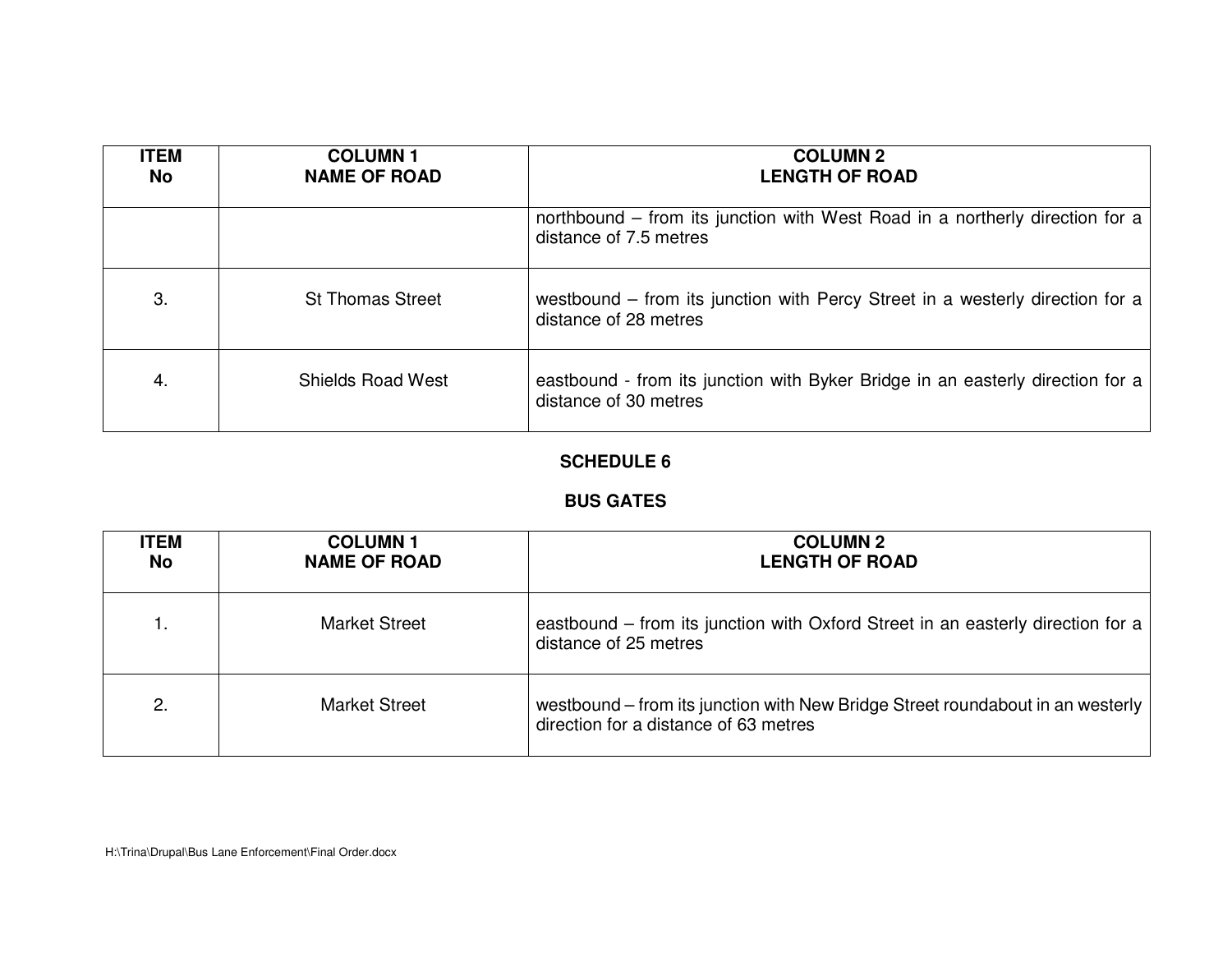| <b>ITEM</b> | <b>COLUMN1</b>      | <b>COLUMN 2</b>                                                                                             |
|-------------|---------------------|-------------------------------------------------------------------------------------------------------------|
| No          | <b>NAME OF ROAD</b> | <b>LENGTH OF ROAD</b>                                                                                       |
|             | Newgate Street      | southbound – from its junction with Blackett Street to its junction with Eldon<br>Square Service Road South |

#### **BUS GATES**

| <b>ITEM</b> | <b>COLUMN1</b>        | <b>COLUMN 2</b>                                                                                |
|-------------|-----------------------|------------------------------------------------------------------------------------------------|
| <b>No</b>   | <b>NAME OF ROAD</b>   | <b>LENGTH OF ROAD</b>                                                                          |
|             | Tyne Bridge Slip Road | southbound entry slip (offside lane) - from Pilgrim Street Roundabout for its<br>entire length |

## **SCHEDULE 8**

## **BUS ONLY STREETS**

| <b>ITEM</b><br>No | <b>COLUMN1</b><br><b>NAME OF ROAD</b> | <b>COLUMN 2</b><br><b>LENGTH OF ROAD</b>                                            |
|-------------------|---------------------------------------|-------------------------------------------------------------------------------------|
| . .               | Corbridge Road Bus Link               | from its junction with Conyers Road to its junction with Brinkburn Street           |
| 2.                | <b>Market Street</b>                  | eastbound - from its junction with Grainger Street to its junction with Grey Street |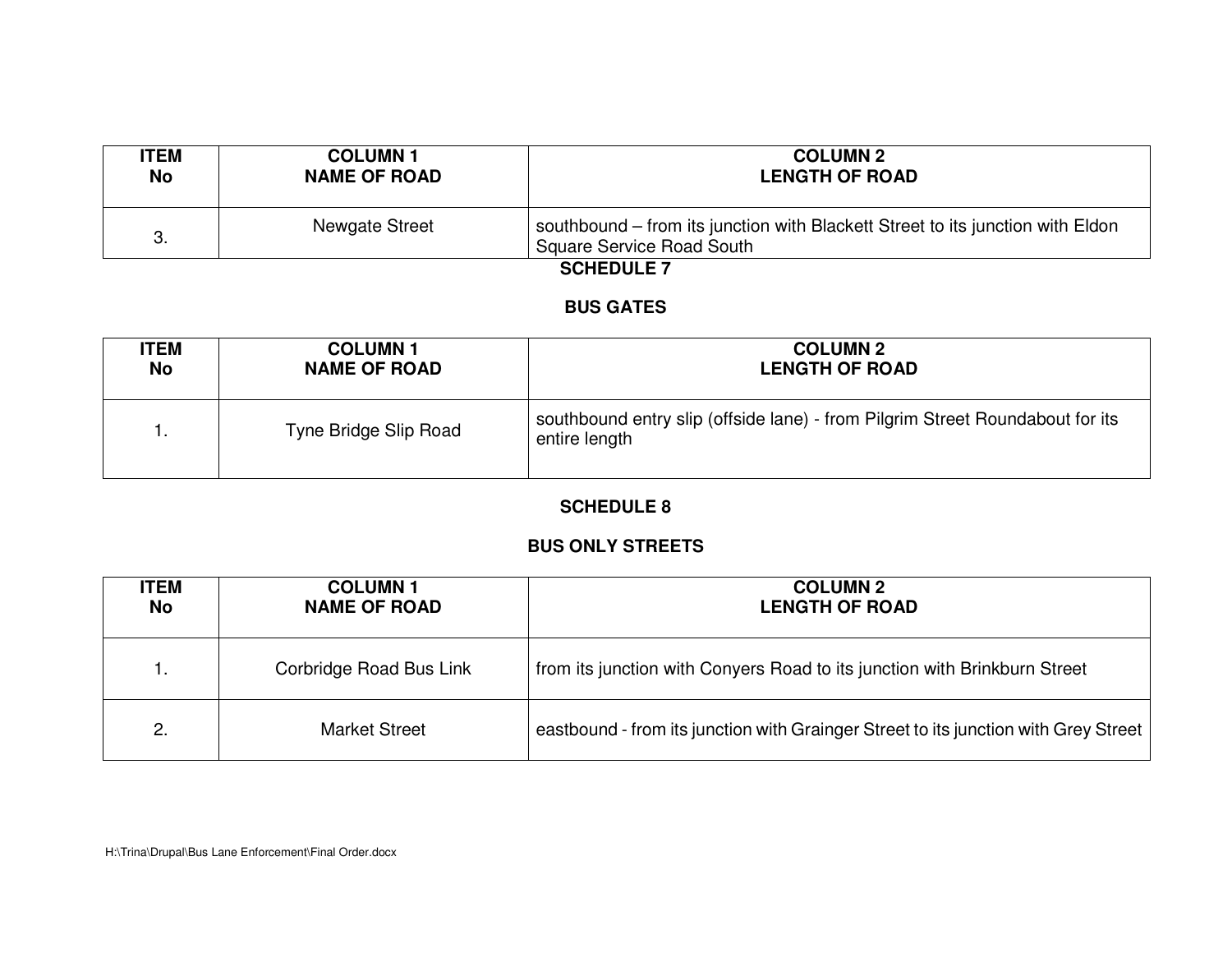| westbound - from its junction with Carliol Street to its junction with Pilgrim Street $ $<br><b>Market Street</b> |
|-------------------------------------------------------------------------------------------------------------------|
|-------------------------------------------------------------------------------------------------------------------|

#### **BUS ONLY STREET**

| <b>ITEM</b><br>No | <b>COLUMN1</b><br><b>NAME OF ROAD</b> | <b>COLUMN 2</b><br><b>LENGTH OF ROAD</b>                                                                   |
|-------------------|---------------------------------------|------------------------------------------------------------------------------------------------------------|
| 1.                | Newgate Street                        | southbound - from its junction with Eldon Square Service Road South to its<br>junction with Clayton Street |
| 2.                | Newgate Street                        | northbound – for its entire length                                                                         |

#### **SCHEDULE 10**

#### **BUS ONLY STREETS**

| <b>ITEM</b><br><b>No</b> | <b>COLUMN1</b><br><b>NAME OF ROAD</b> | <b>COLUMN 2</b><br><b>LENGTH OF ROAD</b>                                                                                      |
|--------------------------|---------------------------------------|-------------------------------------------------------------------------------------------------------------------------------|
| 1.                       | <b>Brunton Lane</b>                   | from its junction with Netherwitton Way to its junction with Roseden Way                                                      |
| 2.                       | Netherwitton Way                      | that length running east-west from its junction with Greenfield Road to its<br>junction with Netherwitton Way (north – south) |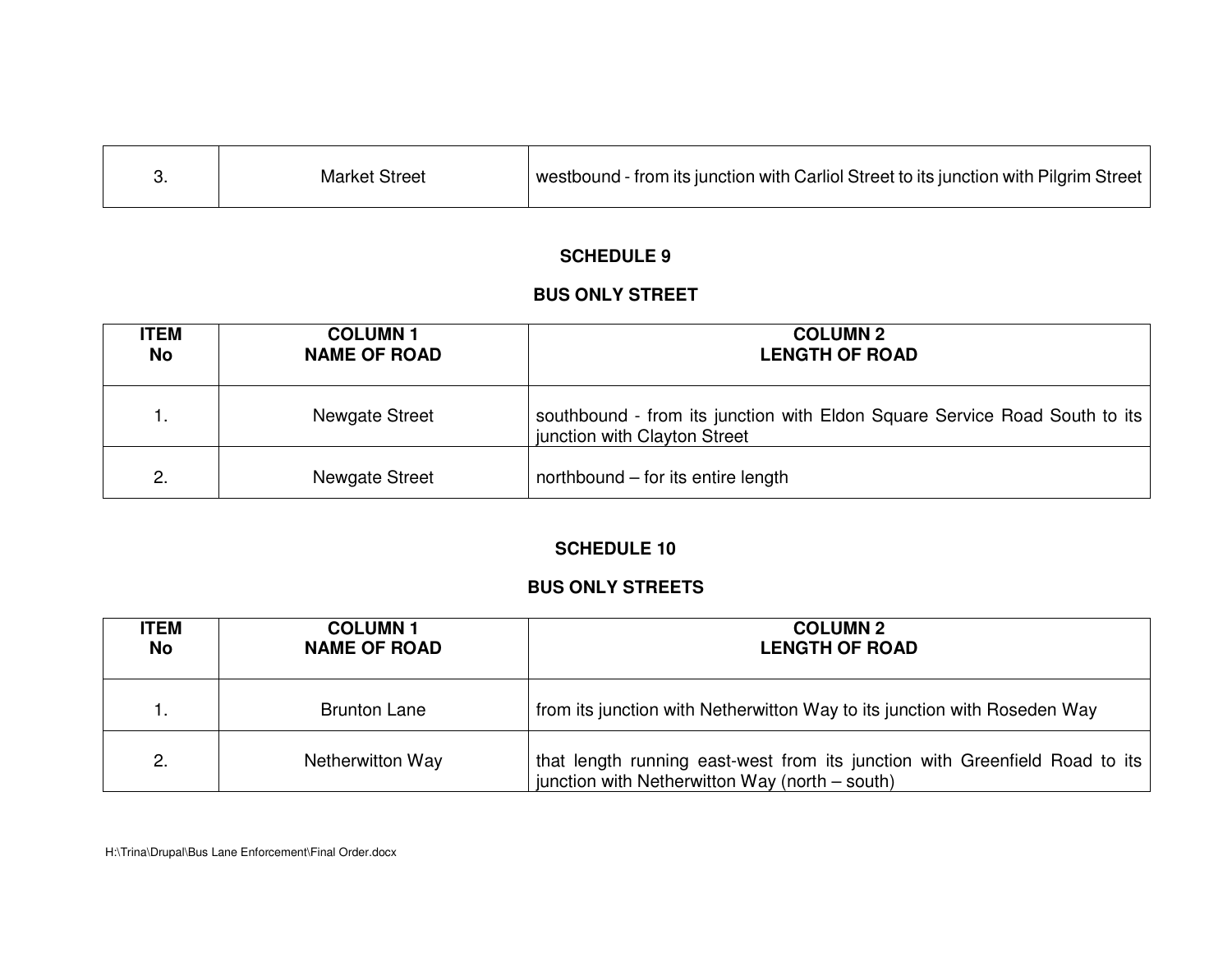## **BUS ONLY STREET**

| <b>ITEM</b> | <b>COLUMN1</b>         | <b>COLUMN 2</b>                                                                   |
|-------------|------------------------|-----------------------------------------------------------------------------------|
| No          | <b>NAME OF ROAD</b>    | <b>LENGTH OF ROAD</b>                                                             |
|             | <b>Grainger Street</b> | northbound - from its junction with Nun Street to its junction with Market Street |

# **SCHEDULE 12**

## **BUS ONLY STREET**

| <b>ITEM</b> | <b>COLUMN1</b>      | <b>COLUMN 2</b>                                                  |
|-------------|---------------------|------------------------------------------------------------------|
| <b>No</b>   | <b>NAME OF ROAD</b> | <b>LENGTH OF ROAD</b>                                            |
| ι.          | High Level Bridge   | southbound – that length within the City of Newcastle upon Tyne. |

## **SCHEDULE 13**

# **ELIGIBLE PROPERTY**